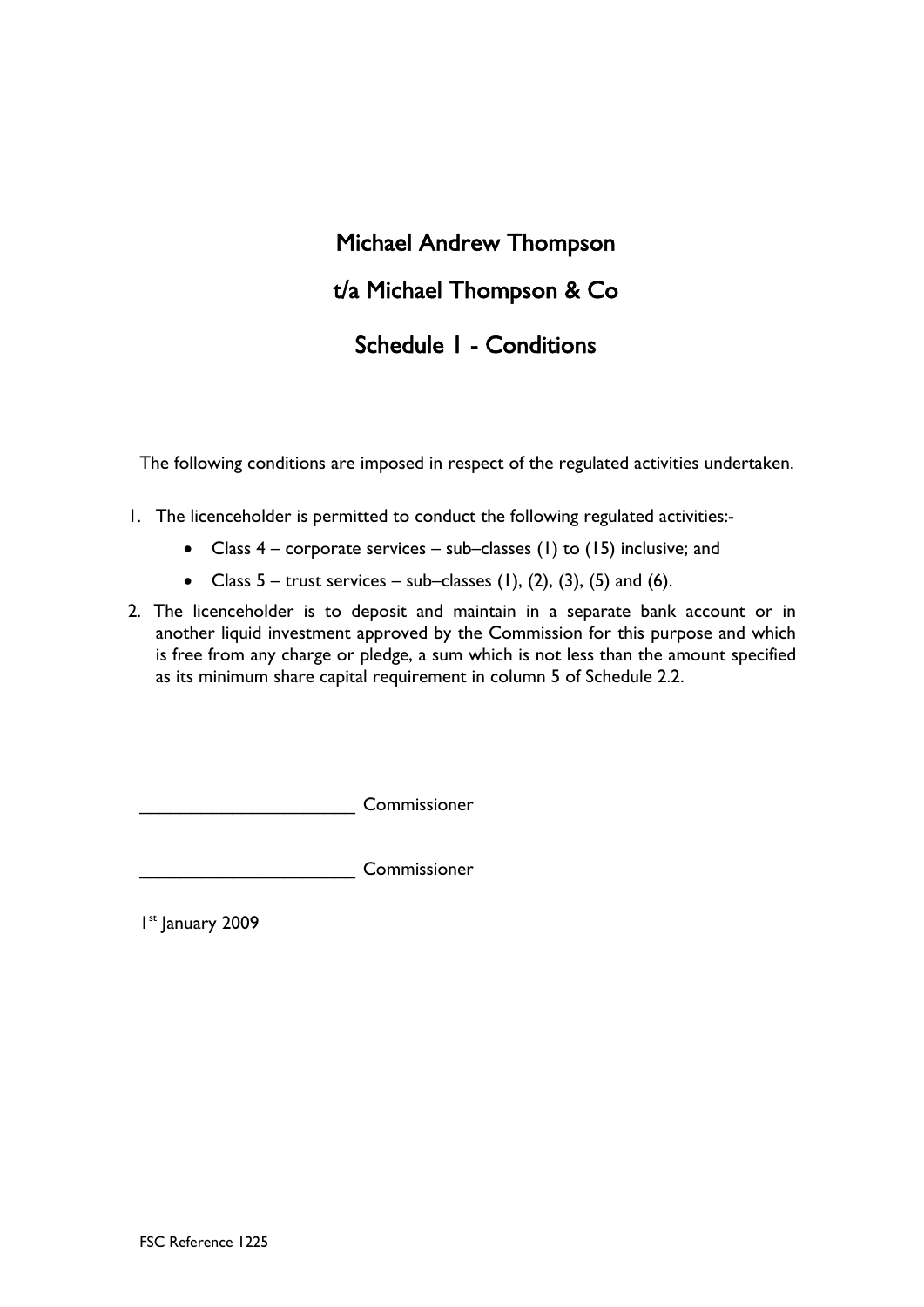## Michael Andrew Thompson

## t/a Michael Thompson & Co

## Schedule 2 - Exceptions and Modifications

Pursuant to section 7(3)(b) of the Financial Services Act 2008, the Rule Book applies with the following exceptions and modifications -

#### **Exceptions**

#### Part 2 – Financial Resources and Reporting

- (a) Rule  $2.8(3)(c)$  Annual financial statements
- (b) Rule 2.9(4) Annual financial return
- (c) Rule 2.10 Accounting standards
- (d) Rule  $2.37(1)(a)$  Financial resources requirement

#### Part 5 – Audit

(a) Rule 5.6 – Audit of annual financial statements

#### **Modifications**

#### Part 2 – Financial Resources and Reporting

(a) In Rule 2.9(2)(a) delete the word "audited".

(b) Rules 2.13 and 2.14 shall apply to the licenceholder as though the licenceholder was incorporated in the Isle of Man.

(c) In Rule 2.33 add new paragraph (4):

(4) This rule does not apply to a mortgage or charge upon the principal residence of a natural person who is the licenceholder or who is a partner in the licenceholder.

(d) In Rule 2.35 add new paragraph (4):

(4) This rule does not apply to a mortgage or charge upon the principal residence of a natural person who is the licenceholder or who is a partner in the licenceholder.

- (e) In Rule  $2.40(1)(a)$  delete the word "audited"
- (f) In Rule  $2.40(1)$  add new paragraph  $(d)$ :

(d) A signed statement by the licenceholder that to the best of his knowledge and belief he is able to meet his financial commitments as they fall due.

Page 1 of 2